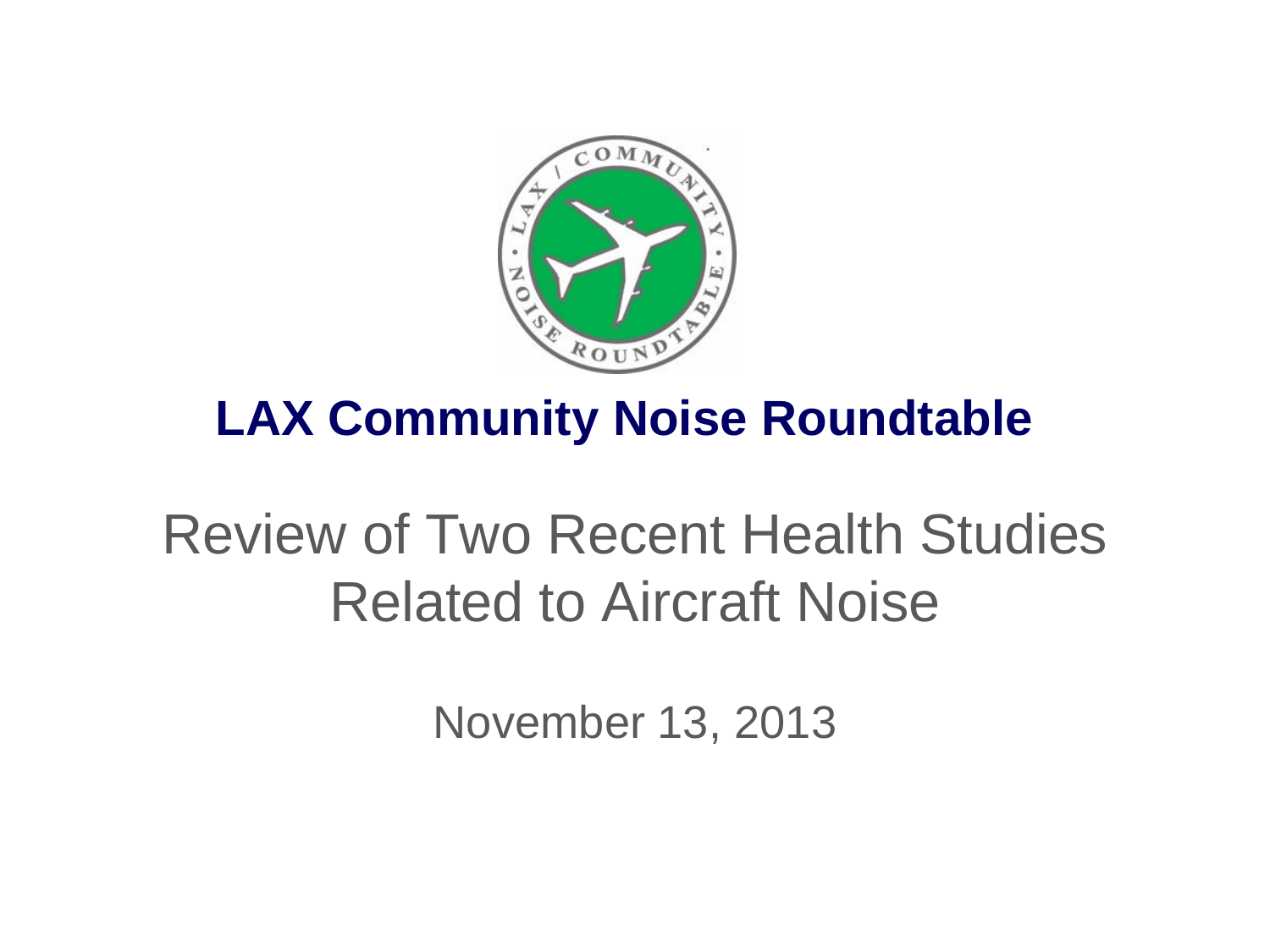

- **On October 8, 2013, two independent studies examining potential health effects related to aircraft noise exposure were published in the British Medical Journal**
- **One study was conducted by researchers in the United States (US Study)**
- **The other study was conducted by researchers in Great Britain (British Study)**
- **Both studies associated certain health conditions or outcomes with a range of aircraft noise exposure levels**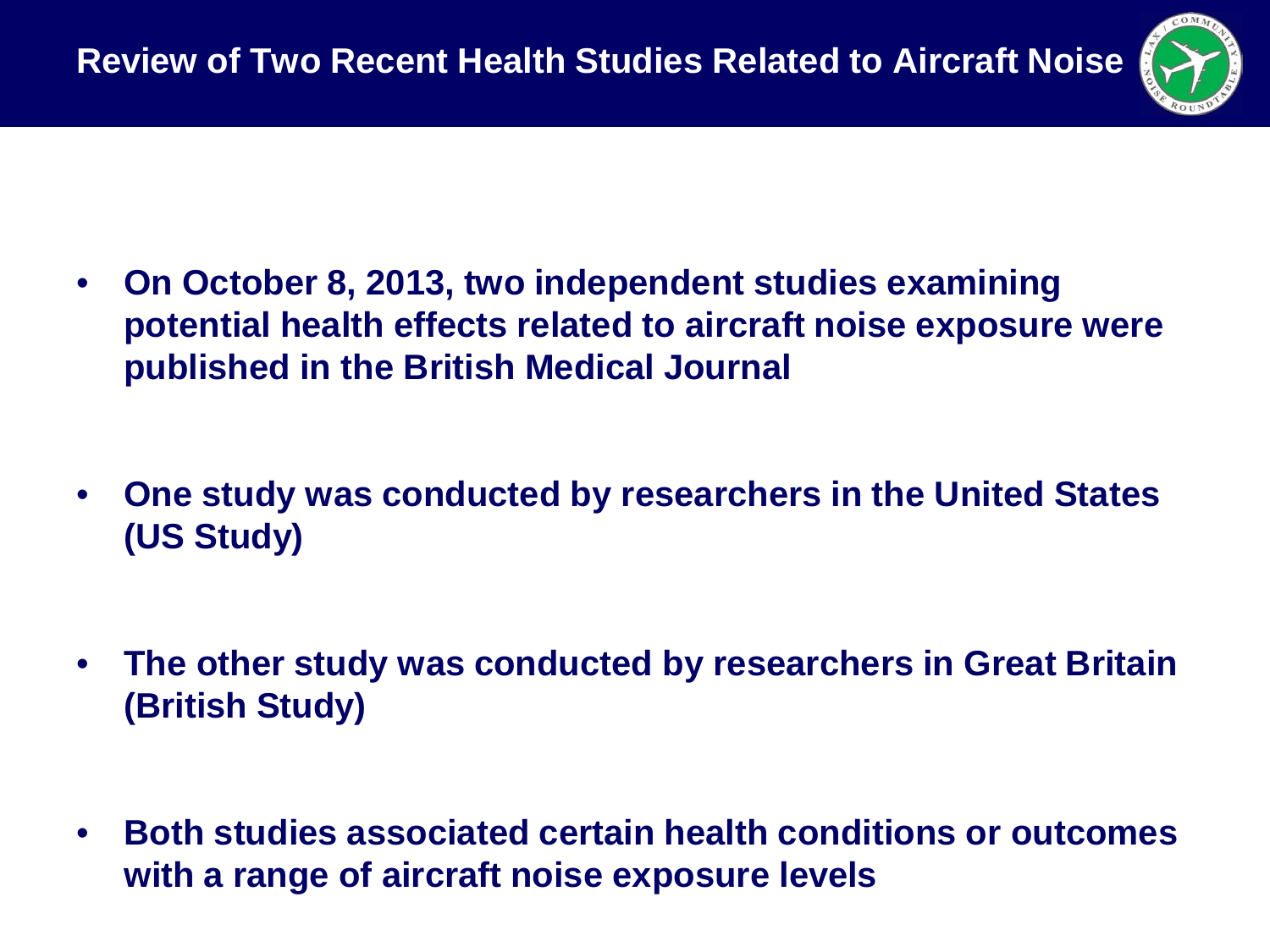

• **The studies' claims were picked up by US and international media outlets, making headlines in print and video media**

*"Airport Noise Linked to Heart Risk"* **– New York Times**

*"How living near an airport could shorten your life . . ."*  **- Daily Mail**

- **After the initial media "buzz", it is important to take time to understand the strengths and weaknesses of the studies**
- **Purpose of tonight's presentation is to introduce the studies, review the results, and examine the strengths/weaknesses of the studies**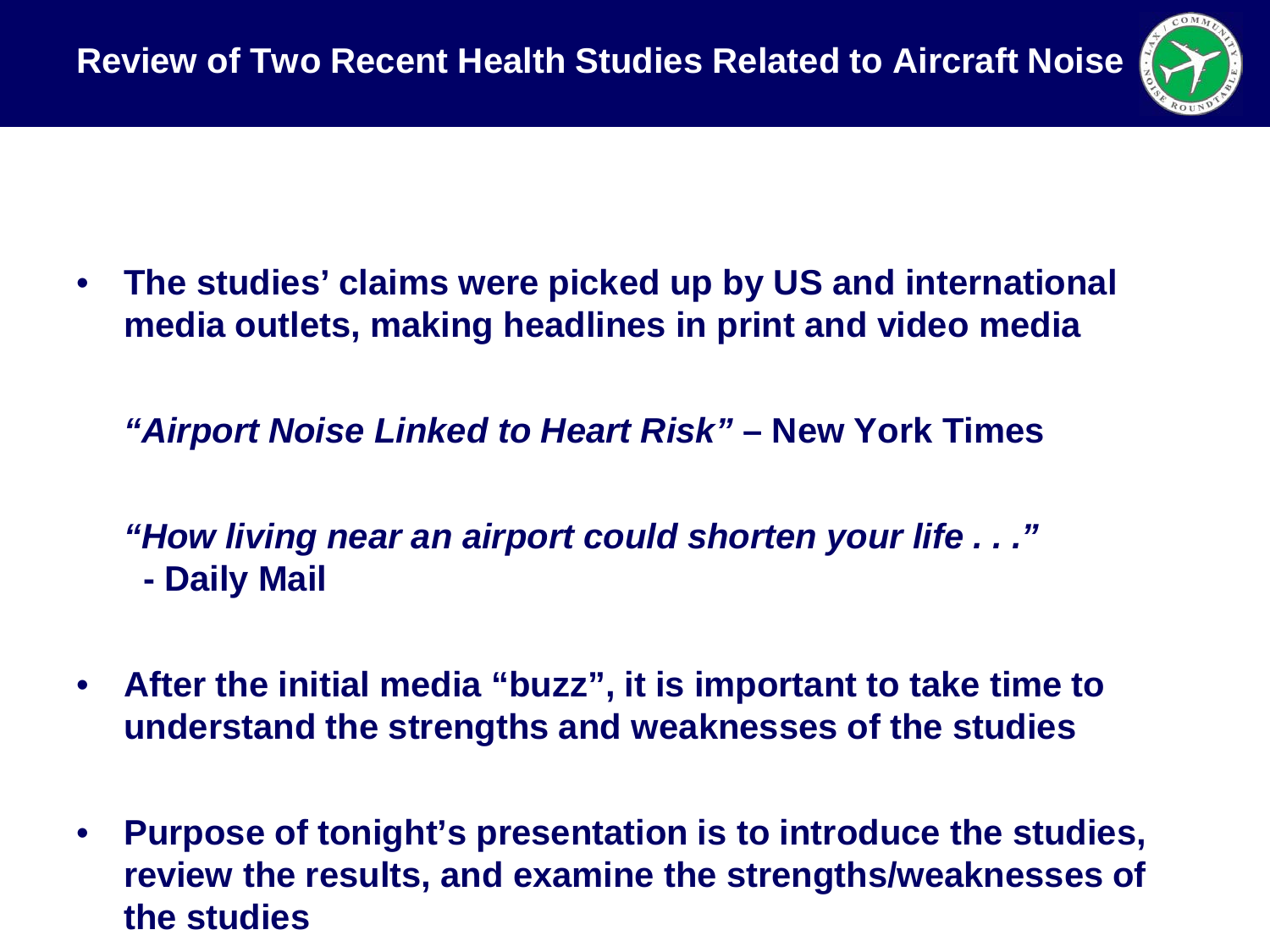

#### **US Study**

- **Objective: "To investigate whether exposure to aircraft noise increases the risk of hospitalization for cardiovascular diseases in older people (≥65 years) residing near airports."**
- **Examined the year 2000 Medicare records of 6 million residents age 65 or older living near 89 airports**
- **Associated the year 2009 aircraft noise exposure ≥45 DNL (distributed over zip code zones) with hospital admissions for cardiovascular related diseases**
- **Conclusion: "Long term exposure to aircraft noise is positively associated with hospitalization for cardiovascular disease."**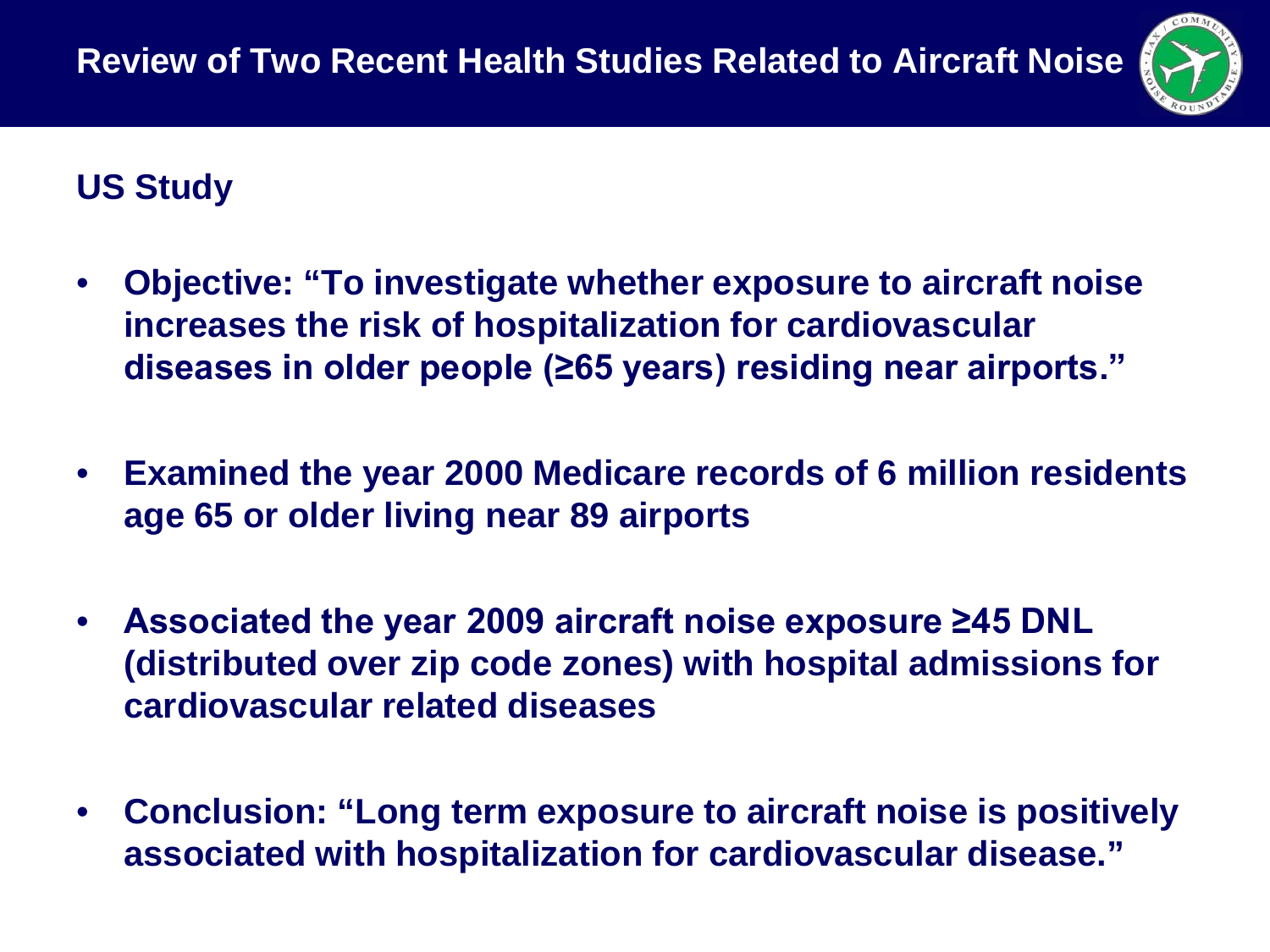

#### **Strengths**

- **The study used a very large population sample in areas known to be exposed to aircraft noise at 89 airports**
- **The researchers made an effort to account for some of the "confounding" factors (e.g., air quality, traffic noise, ethnicity)**
- **The aircraft noise data was provided by FAA**
- **The funding body, FAA, was not involved in conducting the research or the conclusions reached**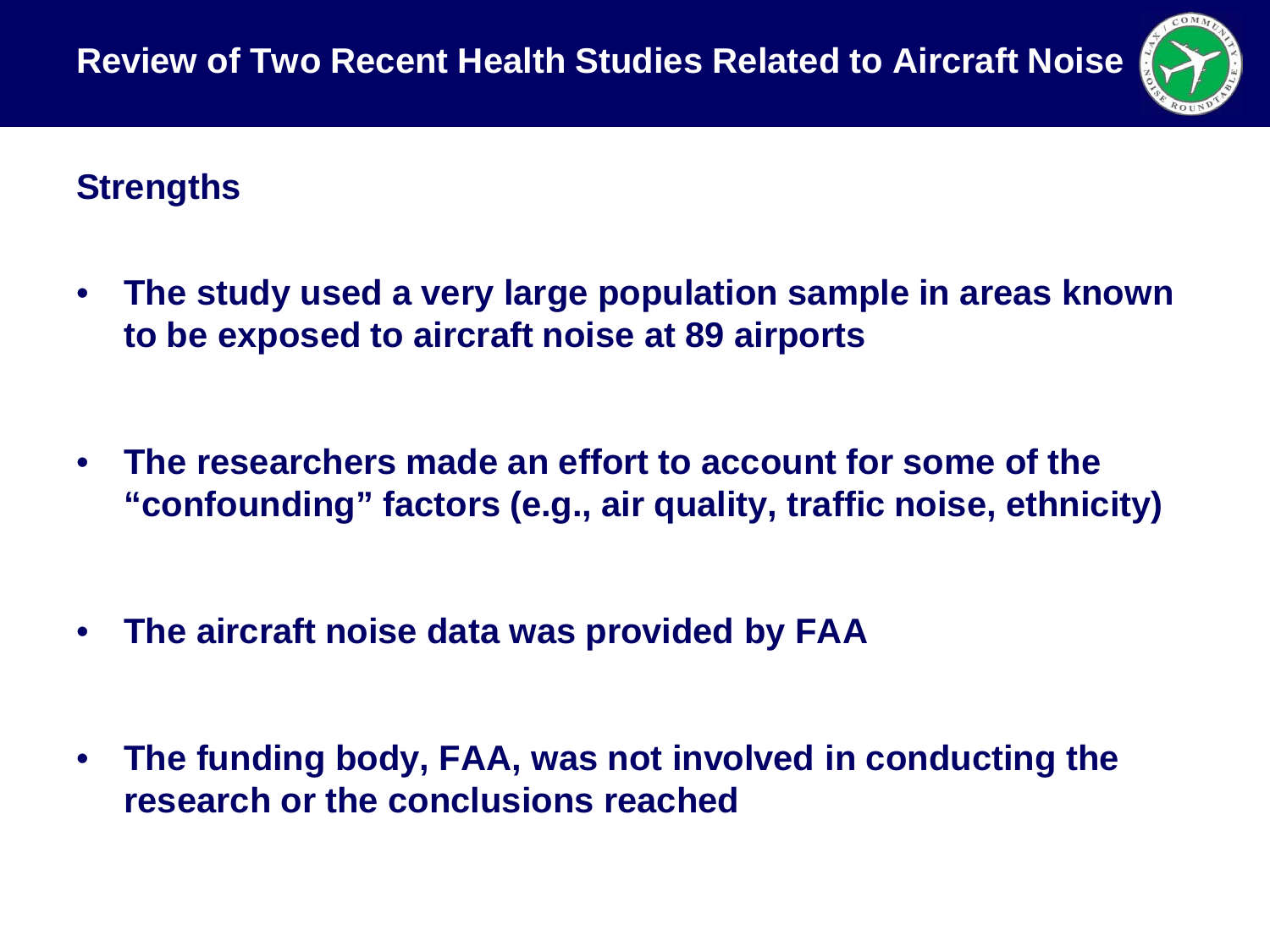

#### **Weaknesses**

- **The population was composed of people older than 65**
- **The study did not account for smoking, poor diet, genetic predisposition to heart disease, or lack of exercise**
- **The study did not associate the length of time of individuals were exposed to specific aircraft noise levels**
- **The results for approximately one-third of the airports indicates no risk or reduced for cardiovascular disease**
- **Zip code zones were the smallest geographic divisions for defining the noise exposure of a set of residents**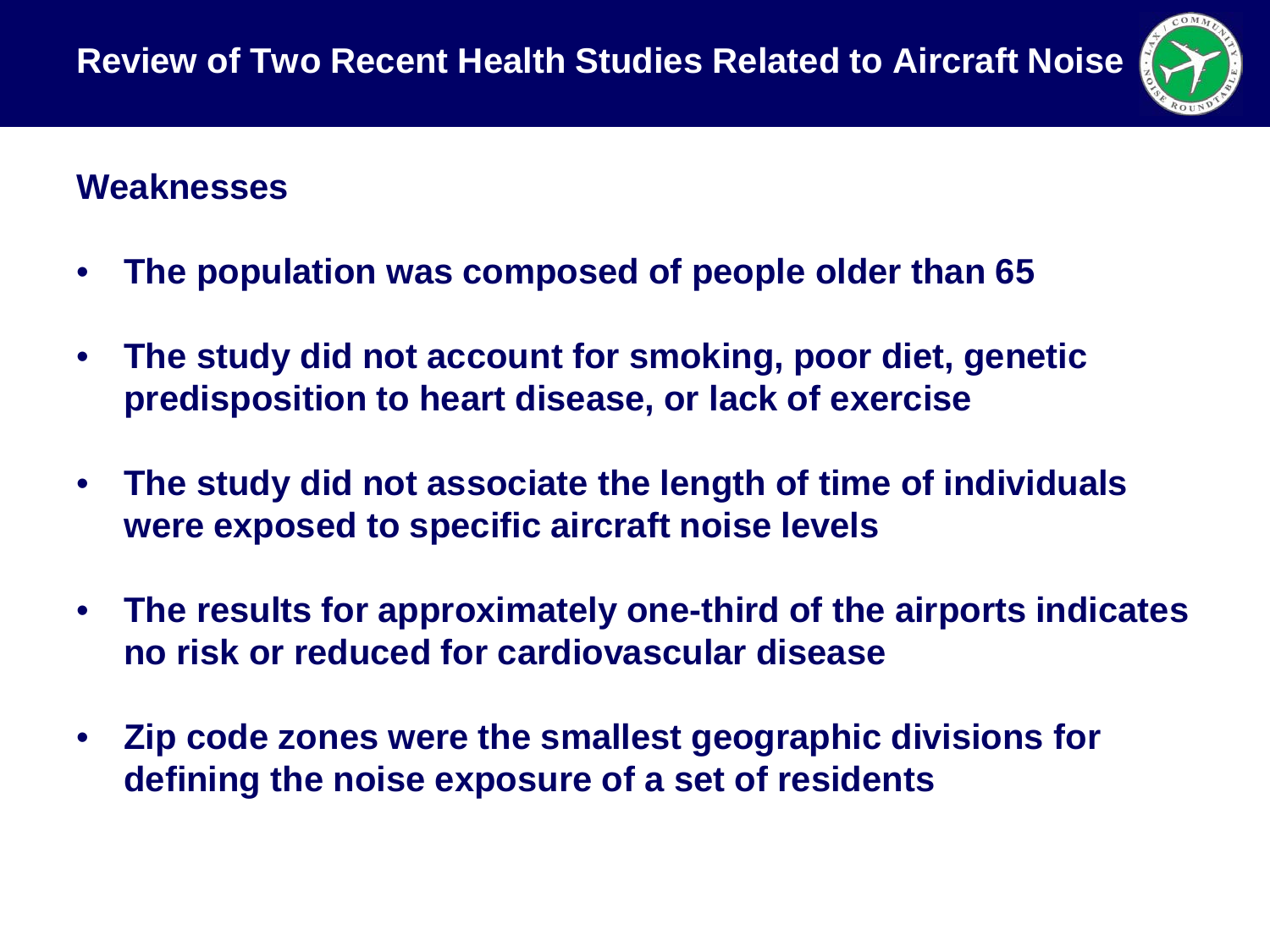

#### **Using a Zip Code Zone to Represent a Single Noise Level [Introduces Errors](http://maps.google.com/maps?bav=on.2,or.&biw=830&bih=368&bvm=pv.xjs.s.en_US.xTHDqTyMTwg.O&wrapid=tlif138431642432911&q=90045+zip+code+map&um=1&ie=UTF-8&hq=&hnear=0x80c2b0d1143d0e13:0xc13c03c655b86998,Los+Angeles,+CA+90045&gl=us&sa=X&ei=cv6CUsO9DOn6iwK5t4CIDA&ved=0CCkQ8gEwAA)**



#### **Example for Presentation Purposes Only**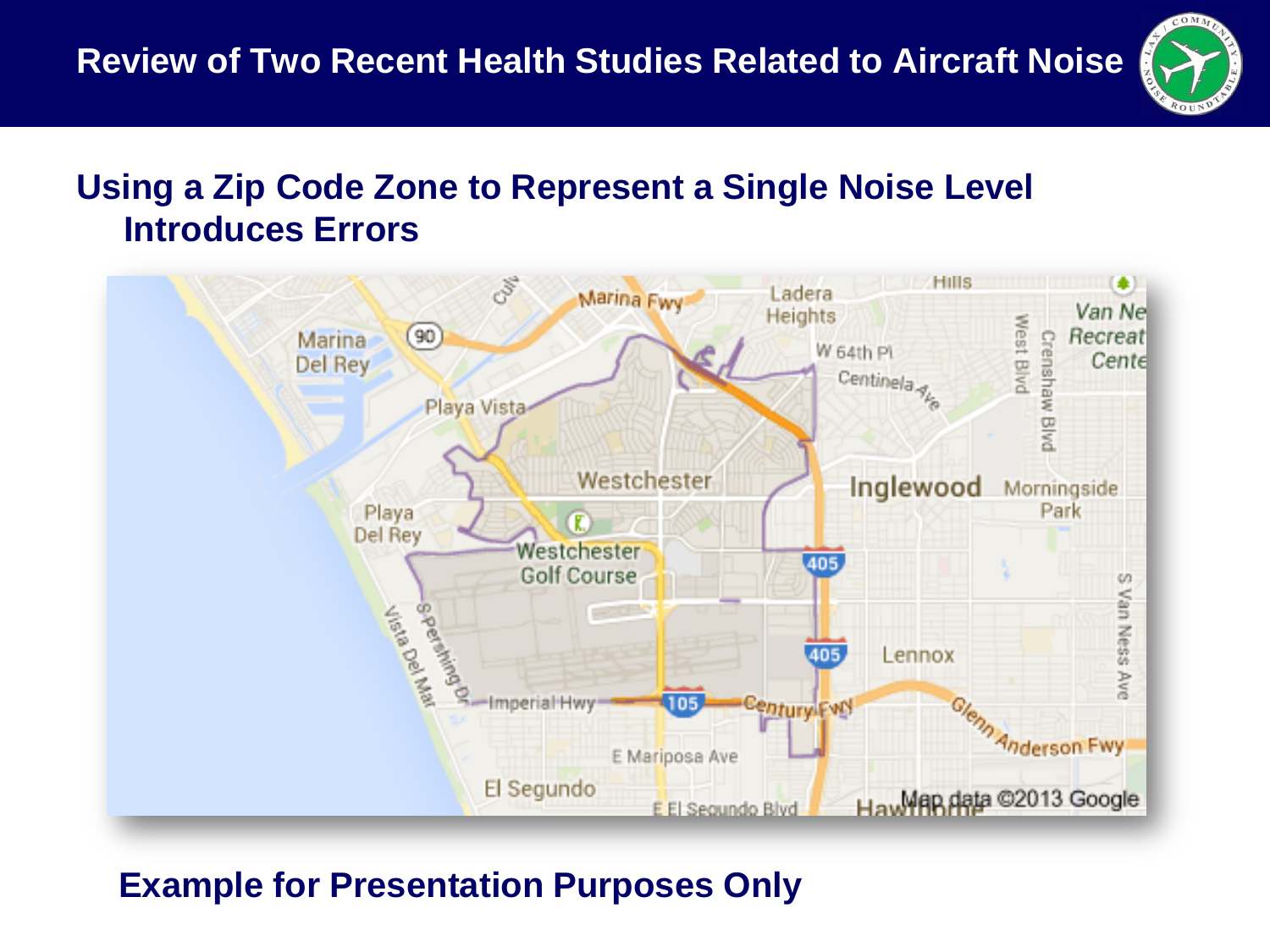

#### **Weaknesses (cont.)**

- **The study utilized aircraft noise exposure levels below 55 DNL where noise model results are generally less accurate than close in to the airport**
- **The aircraft noise exposure data could not be associated with health effects on an individual level**
- **The medical records were for a different period of time than the aircraft noise exposure data**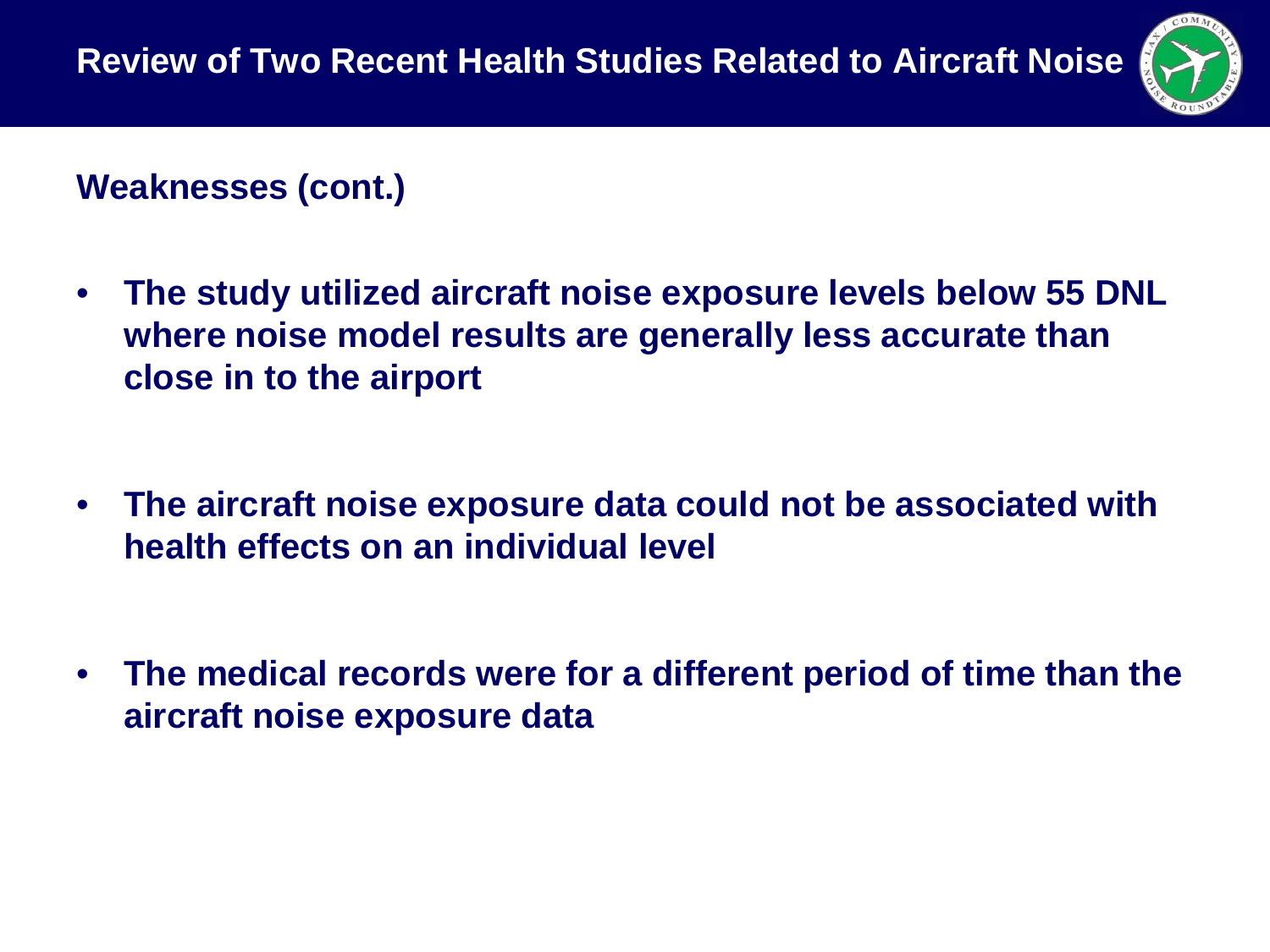

#### **From the Researchers:**

• **"Further research should refine these associations (between aircraft noise and risk of CVD hospitalizations) and strengthen causal interpretation by investigating modifying factors at the airport or individual level."**

#### **Translation:**

• **More research is needed**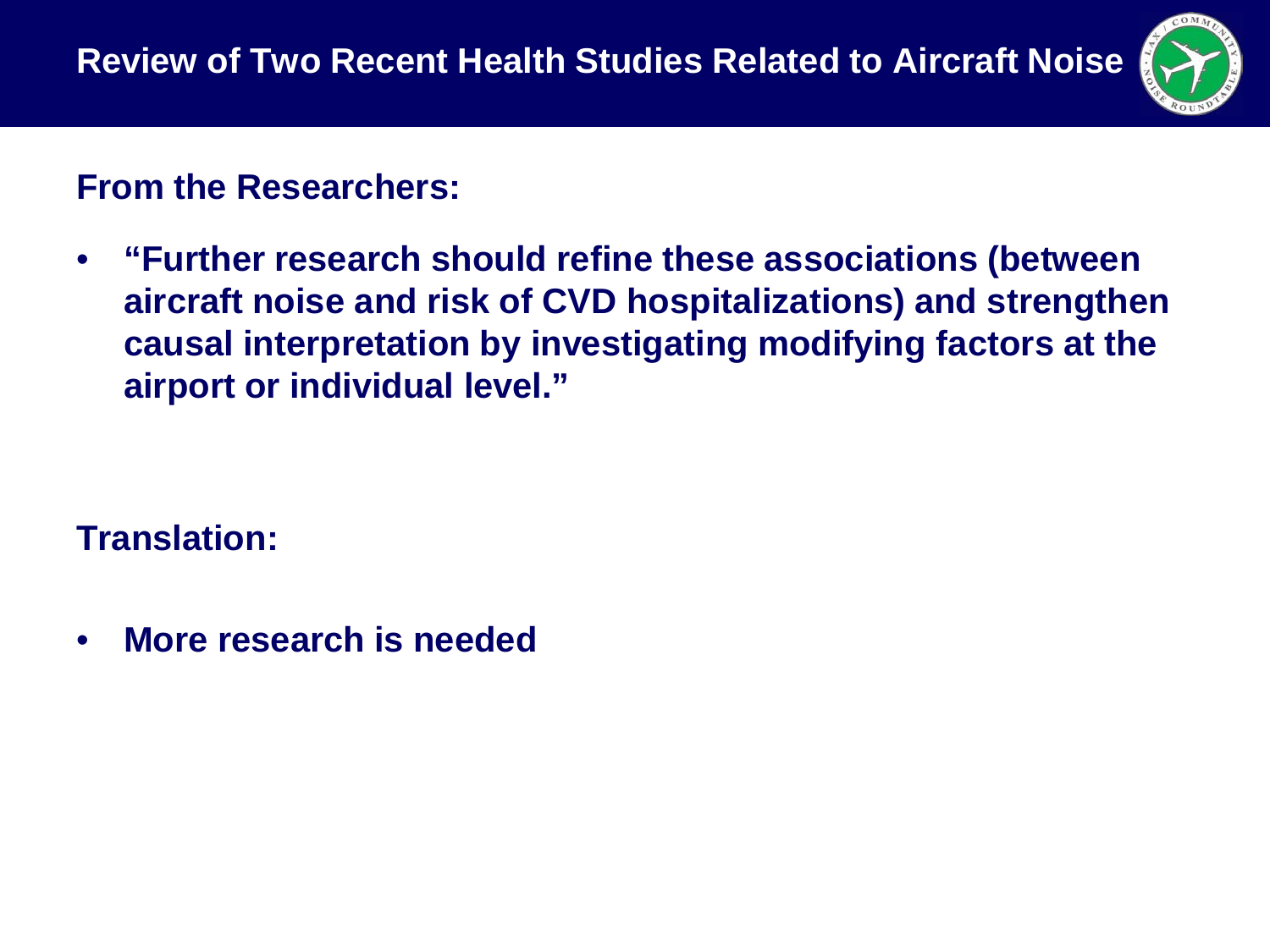

#### **Policy Implications of the US Study Results**

• **The results of the US Study do not provide a solid foundation upon which FAA can make policy changes related to human exposure to aircraft noise**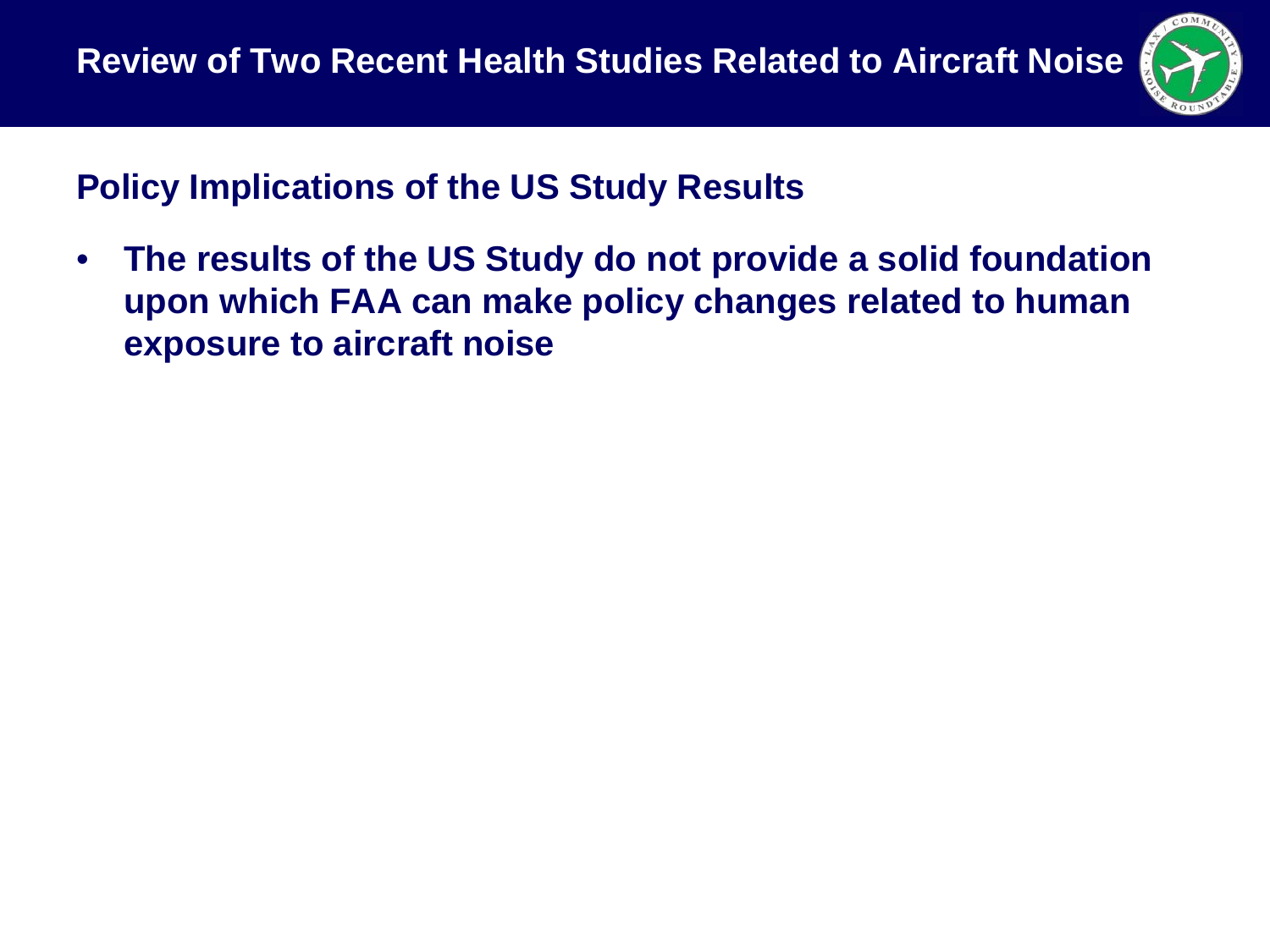

#### **British Study**

- **Objective: "To investigate the association of aircraft noise with risk of stroke, coronary heart disease, and cardiovascular disease in the general population."**
- **Focused on hospital admission records for 3.6 million residents living in the vicinity of London's Heathrow Airport**
- **Examined the effects of daytime and nighttime aircraft noise separately**
- **Conclusion: "Areas with high levels of aircraft noise related to Heathrow airport in London had increased risks of stroke, coronary heart disease, and cardiovascular disease."**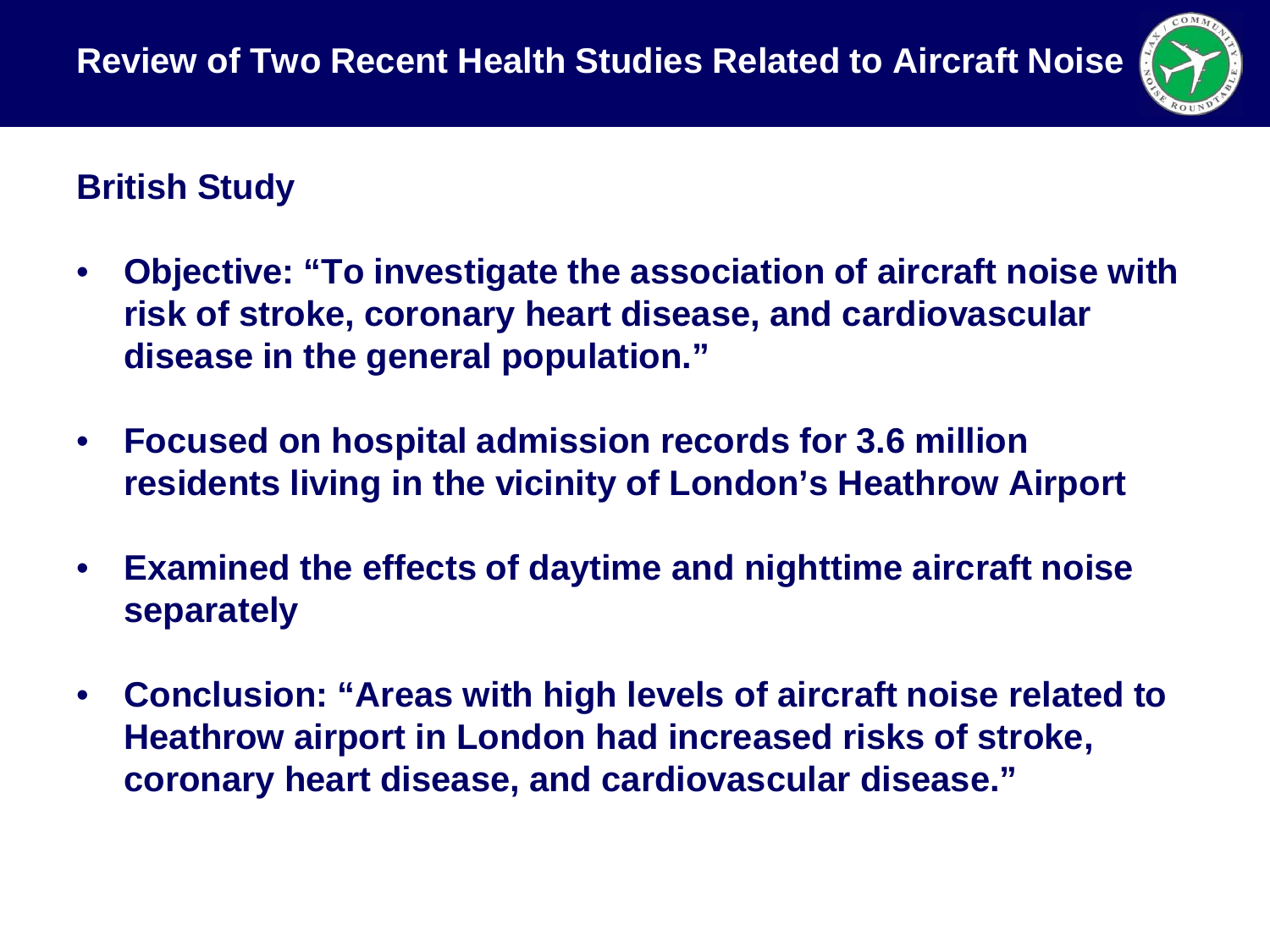### **Review of Two Recent Health Studies Related to Aircraft Noise**



#### **British Study**

#### **Daytime Aircraft Noise Exposure (Leq)**

#### **Nighttime Aircraft Noise Exposure (Leq)**

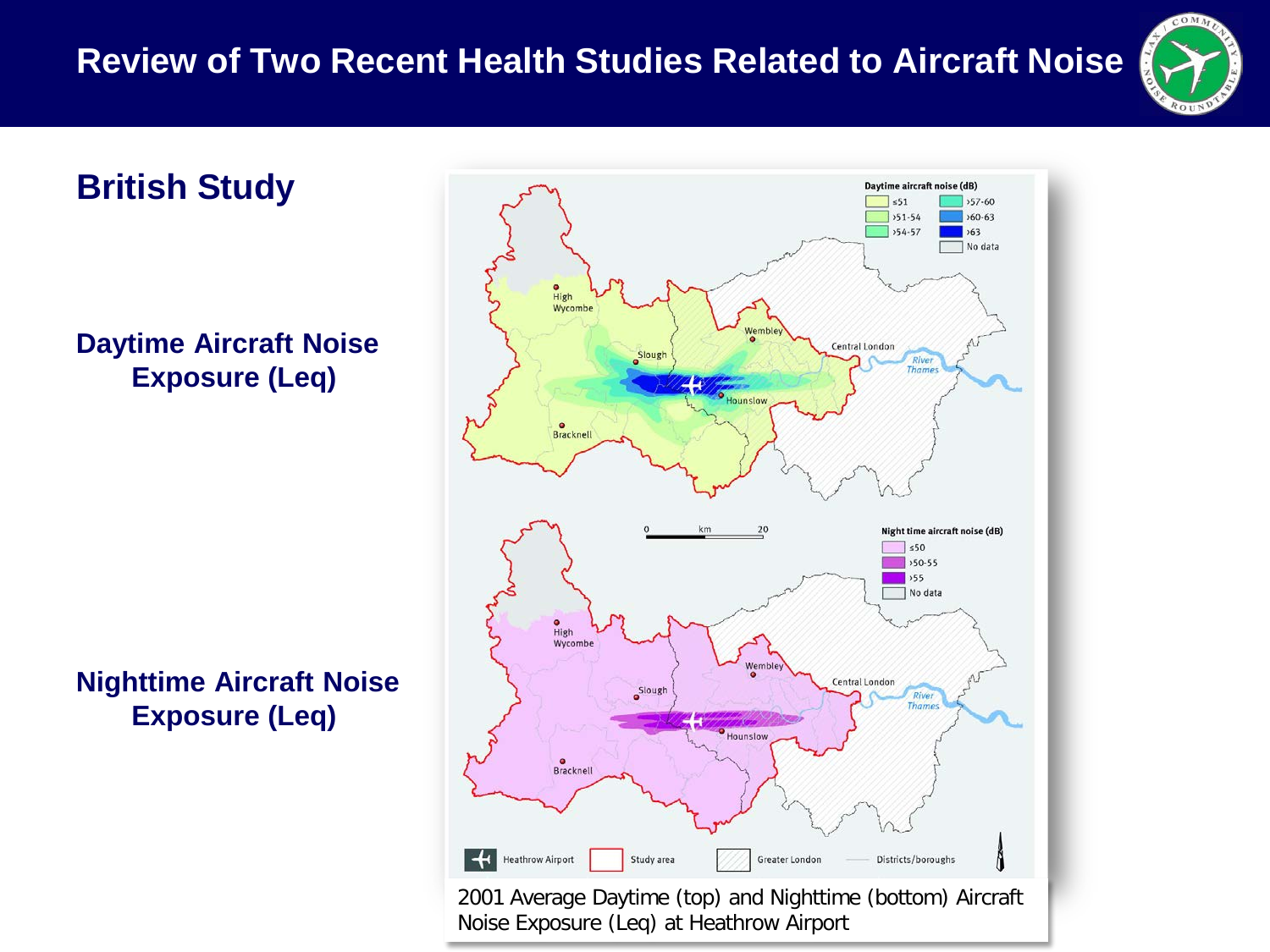

### **Strengths:**

- **Study used a large population in areas around Heathrow Airport known to be exposed to aircraft noise**
- **The researchers made an effort to account for some of the "confounding" factors conditions (e.g., air quality, traffic noise, ethnicity)**
- **The aircraft noise data was provided by the Civil Aviation Authority**
- **The funding bodies were not involved in conducting the research or the conclusions reached**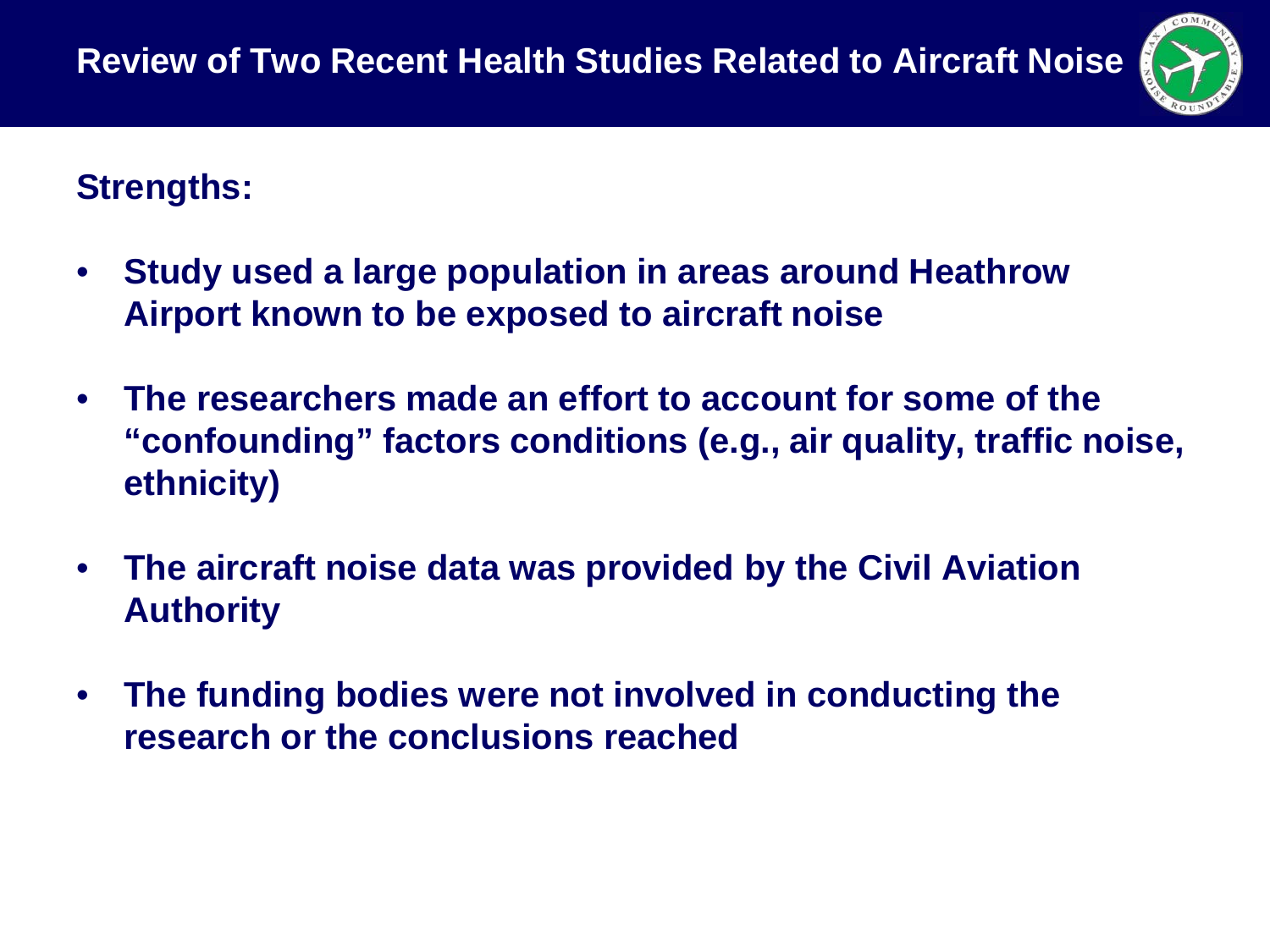

#### **Weaknesses:**

- **The study was for a single airport; London Heathrow**
- **Not all confounding factors could be eliminated (e.g., smoking on a individual basis)**
- **The study did not associate the length of time of individuals were exposed to specific aircraft noise levels**
- **The accuracy of the noise model at low noise levels**
- **The medical records were for a different period of time (2001- 2005) than the aircraft noise exposure data (2001)**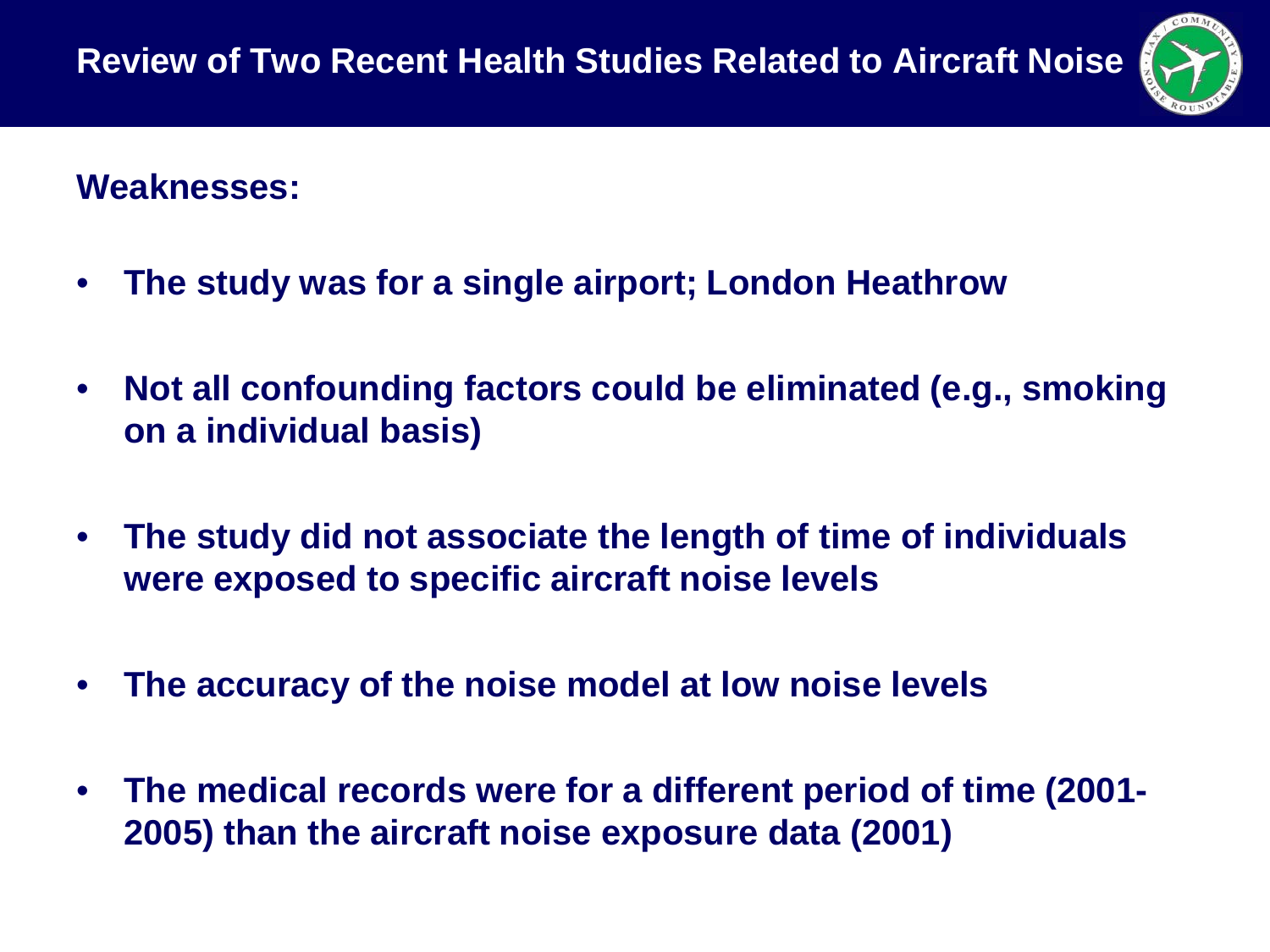

#### **From the Researchers:**

• **". . . further studies are needed to test whether aircraft noise causes these increases in risk or if these results can be explained by some other unmeasured (confounding) factors."**

**Translation:**

• **More research is needed**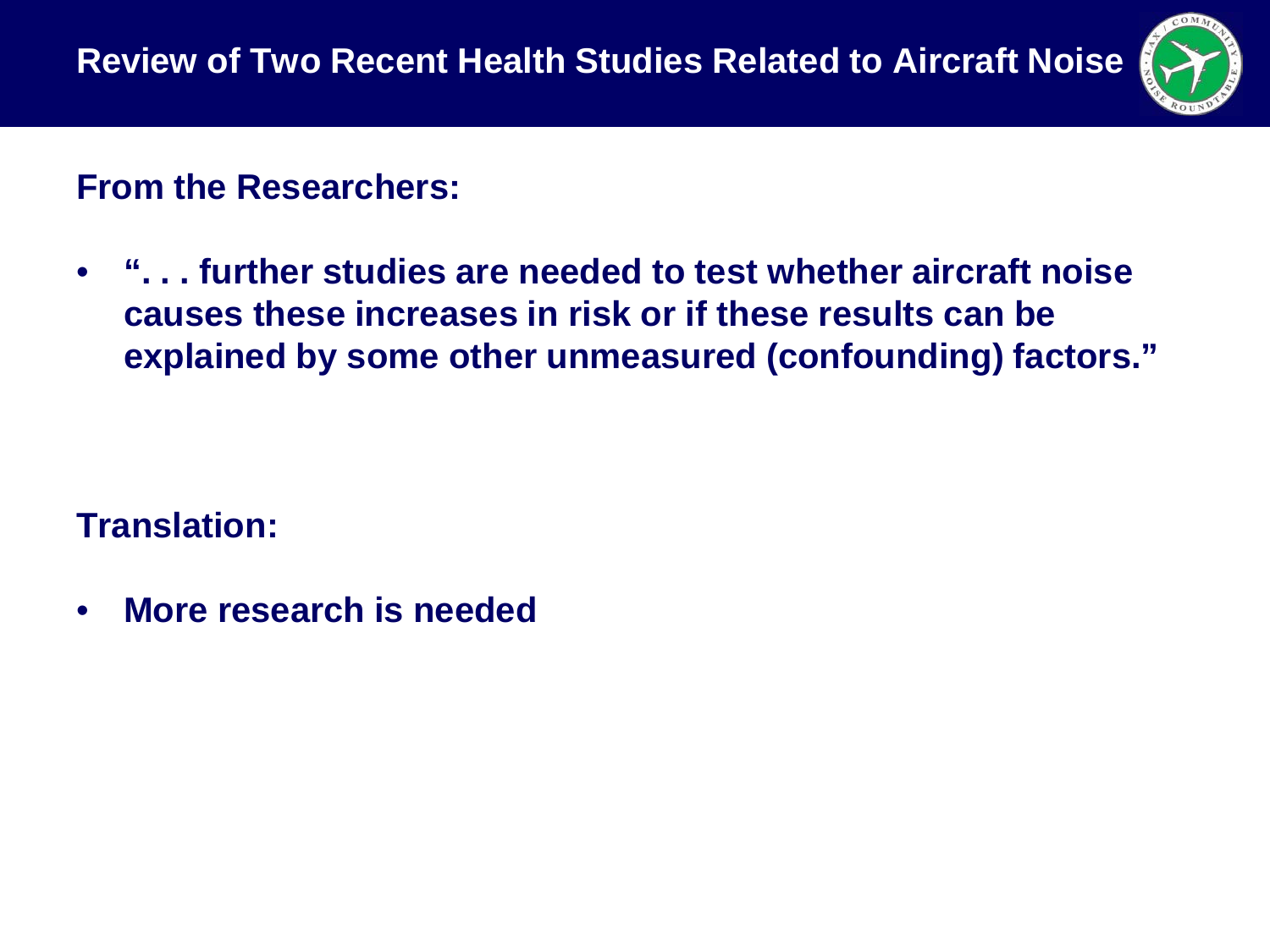

#### **Full Study Titles and URLs:**

- **Aircraft noise and cardiovascular disease near Heathrow airport in London: small area study**
	- **[http://www.bmj.com/content/347/bmj.f5432](http://www.bmj.com/content/347/bmj.f5561)**
- **Residential exposure to aircraft noise and hospital admissions for cardiovascular diseases: multi-airport retrospective study**
	- **<http://www.bmj.com/content/347/bmj.f5561>**